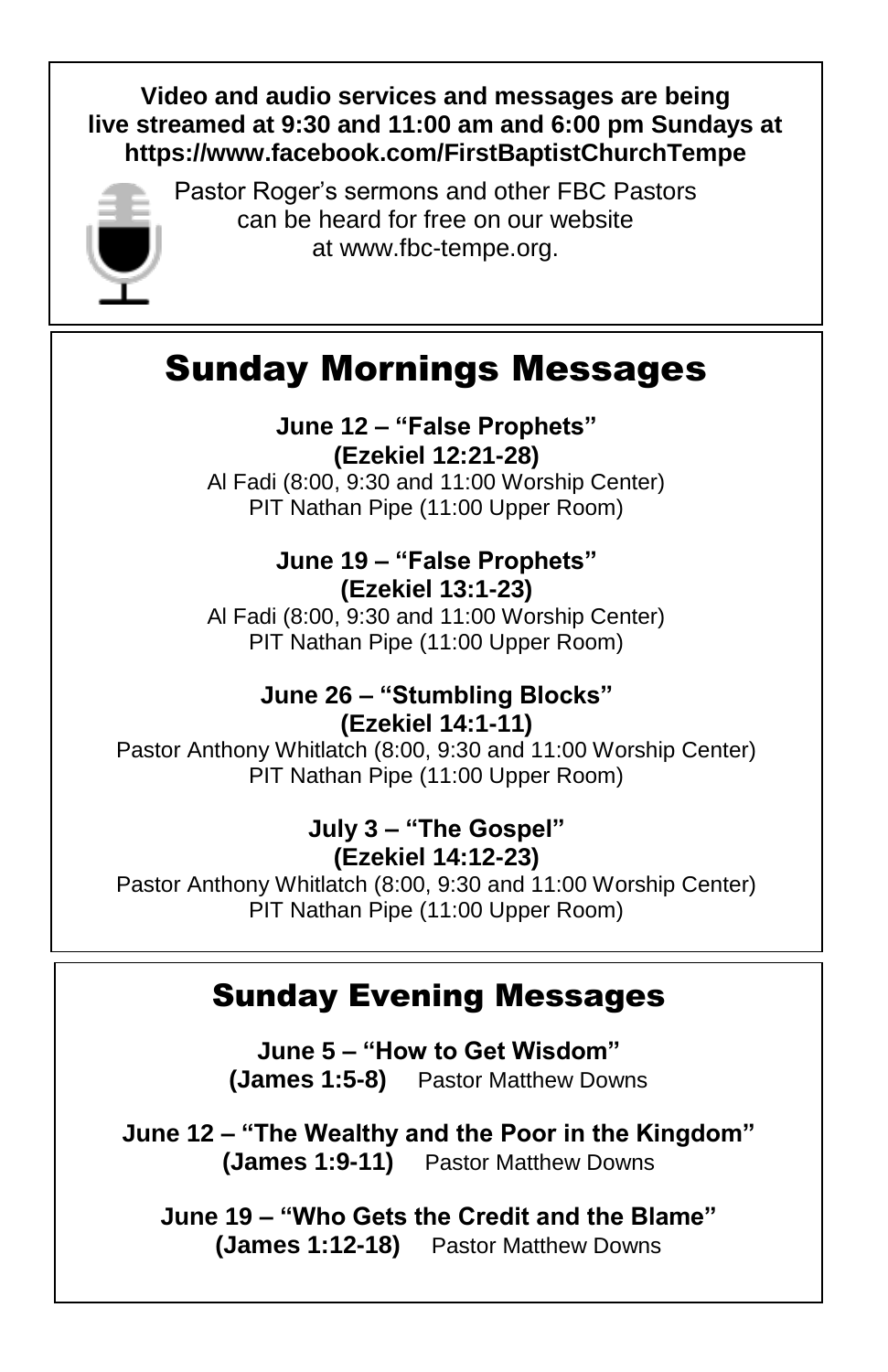# **"Seeing and Hearing"**

June 5, 2022 Al Fadi

Ezekiel 12:1 – Then the word of the Lord came to me, saying,

Ezekiel 12:2 – "Son of Man, you live in the midst of the rebellious house, who have eyes to see but do not see, ears to hear but do not hear; for they are a rebellious house.

Ezekiel 12:3 – "Therefore, son of man, prepare for yourself baggage for exile and go into exile by day in their sight; even go into exile from your place to another place in their sight. Perhaps they will understand thought they are a rebellious house.

Ezekiel 12:4 – "Bring your baggage out by day in their sight, as baggage for exile. Then you will go out at evening in their sight, as those going into exile.

Ezekiel 12:5 – "Dig a hole through the wall in their sight and go out through it.

Ezekiel 12:6 – "Load the baggage on your shoulder in their sight and carry it out in the dark. You shall cover your face so that you cannot see the land, for I have set you as a sign to the house of Israel."

Ezekiel 12:7 – I did so, as I had been commanded. By day I brought out my baggage like the baggage of an exile. Then in the evening I dug through the wall with my hands; I went out in the dark and carried the baggage on my shoulder in their sight.

Ezekiel 12:8 – In the morning the word of the Lord came to me, saying,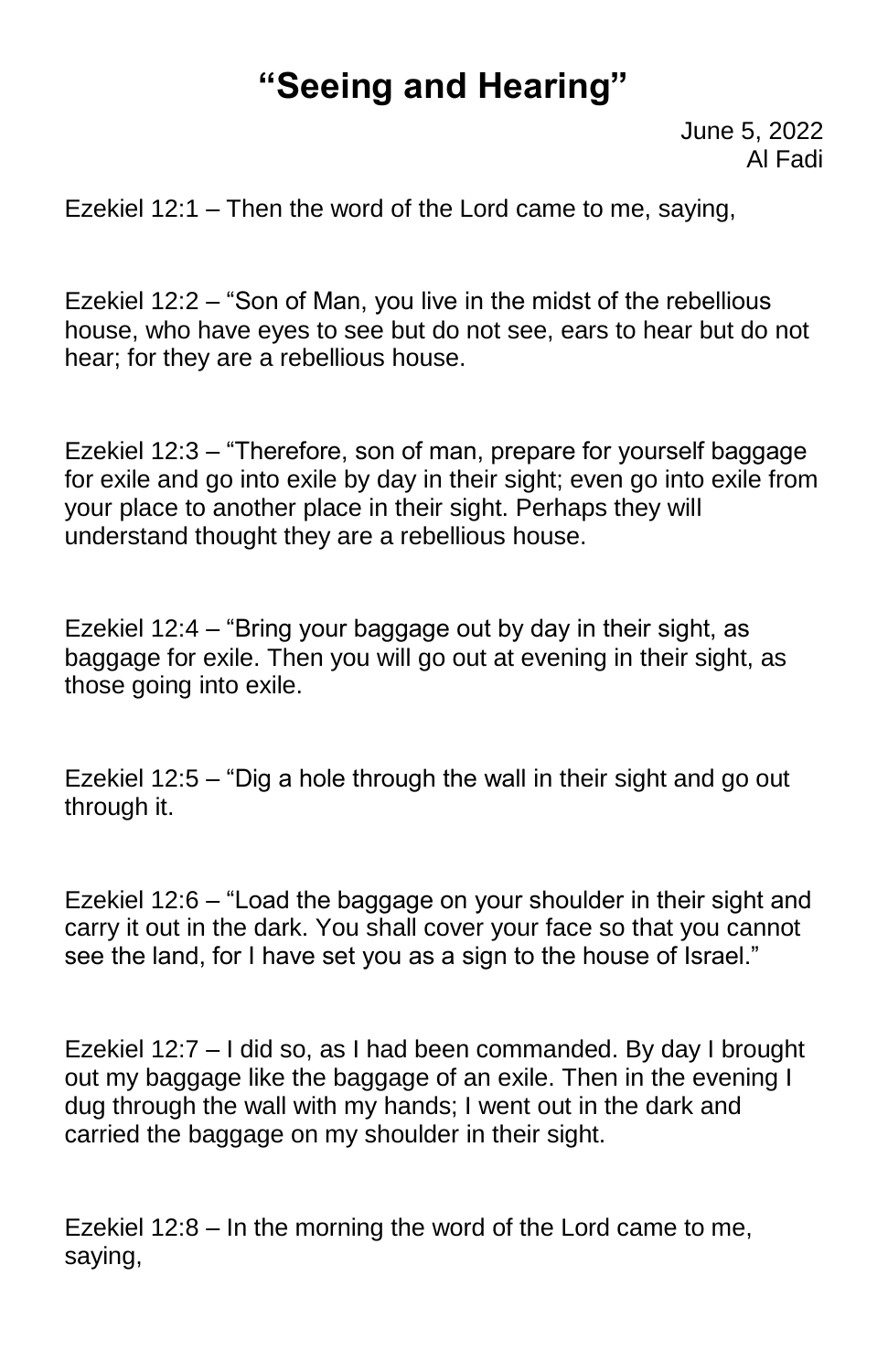Ezekiel 12:9 – "Son of man, has not the house of Israel, the rebellious house, said to you, 'What are you doing?'

Ezekiel 12:10 – "Say to them, 'Thus says the Lord God, "This burden concerns the prince in Jerusalem as well as all the house of Israel who are in it."

Ezekiel 12:11 – "Say, 'I am a sign to you. As I have done, so it will be done to them; they will go into exile, into captivity.'

Ezekiel 12:12 – "The prince who is among them will lead his baggage on his shoulder in the dark and go out. They will dig a hold through the wall to bring it out. He will cover his face so that he can not see the land with his eyes.

Ezekiel 12:13 – "I will also spread My net over him, and he will be caught in My snare. And I will bring him to Babylon in the land of the Chaldeans; yet he will not see it, though he will die there.

Ezekiel 12:14 – "I will scatter to every wind all who are around him, his helpers and all his troops; and I will draw out a sword after them.

Ezekiel 12:15 – "So they will know that I am the Lord when I scatter them along the nations and spread them among the countries.

Ezekiel 12:16 – "But I will spare a few of them from the sword, the famine and the pestilence that they may tell all their abominations among the nations where they go, and may know that I am the Lord."

Ezekiel 12:17 – Moreover, the word of the Lord came to me saying,

Ezekiel 12:18 – "Son of man, eat your bread with trembling and drink your water with quivering and anxiety.